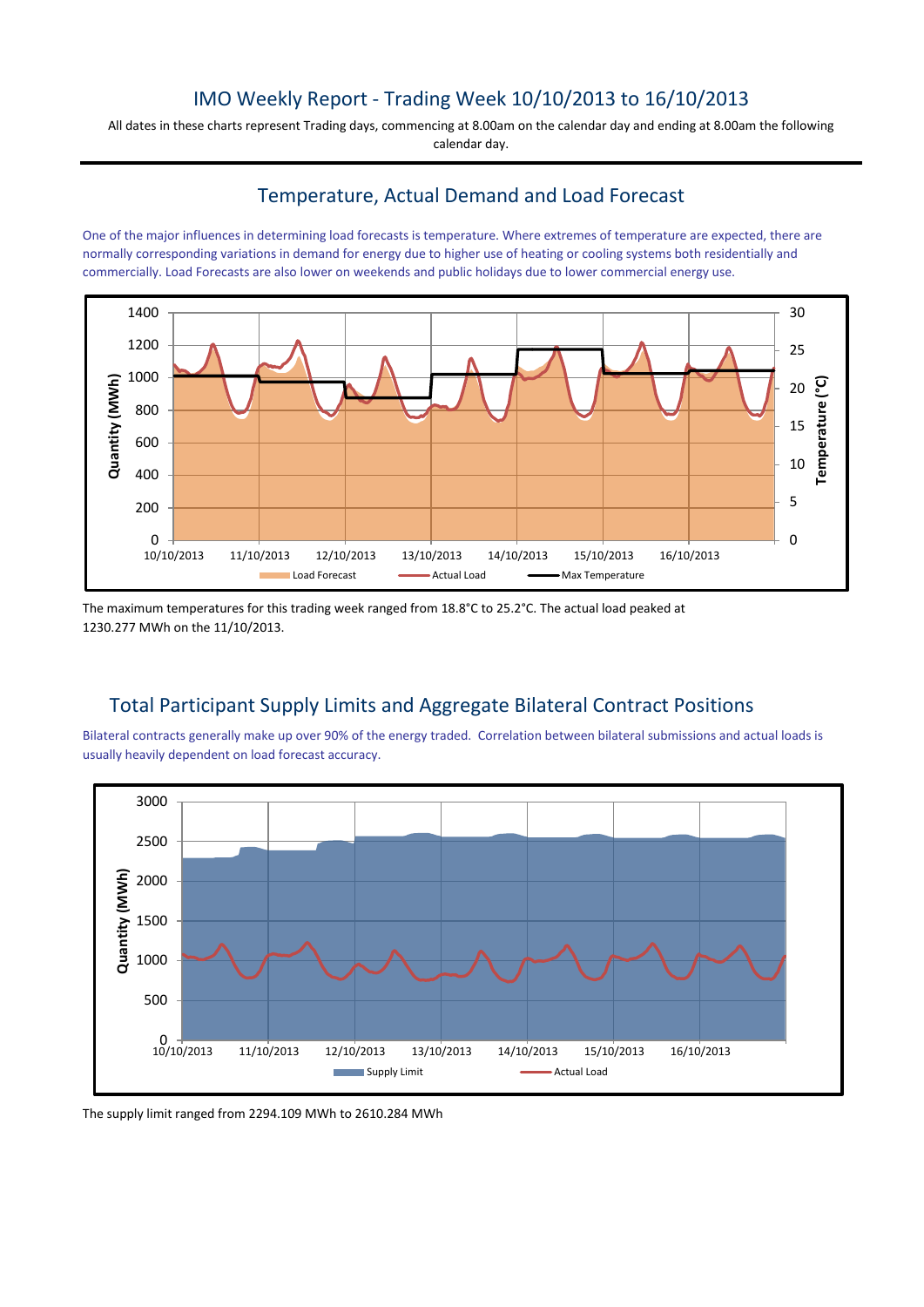#### Net Balancing Market Trades

Bilateral contracts and STEM trading are generally based on the forecast energy requirements of Participants. When the forecast requirements are higher or lower than the actual requirements for a day, this Market energy must be bought and sold in the balancing mechanism. This graph shows the estimated net balancing trades.



The majority of the balancing activity this week occurred within Balancing Demand. The maximum balancing demand for the week reached 116.132 MWh on the 12/10/2013. The maximum balancing supply for the week reached -126.258 MWh on the 15/10/2012.

## Total Traded Energy

This chart represents a comparison between the total net energy that is traded in Bilateral Contracts, the STEM and the balancing mechanism. Balancing Supply represents cases in which the total contract position is greater than the demand and customers must supply energy back to balancing. Balancing Demand represents cases in which the total contract position is less than the demand and customers must purchase energy from balancing.



Total balancing supply equalled -6443.231 MWh whereas total balancing demand equalled 7269.673 MWh. The Total STEM Traded quantity was 35367.632 MWh, with the STEM Clearing Quantity ranging between 10.001 MWh and 222.184 MWh.